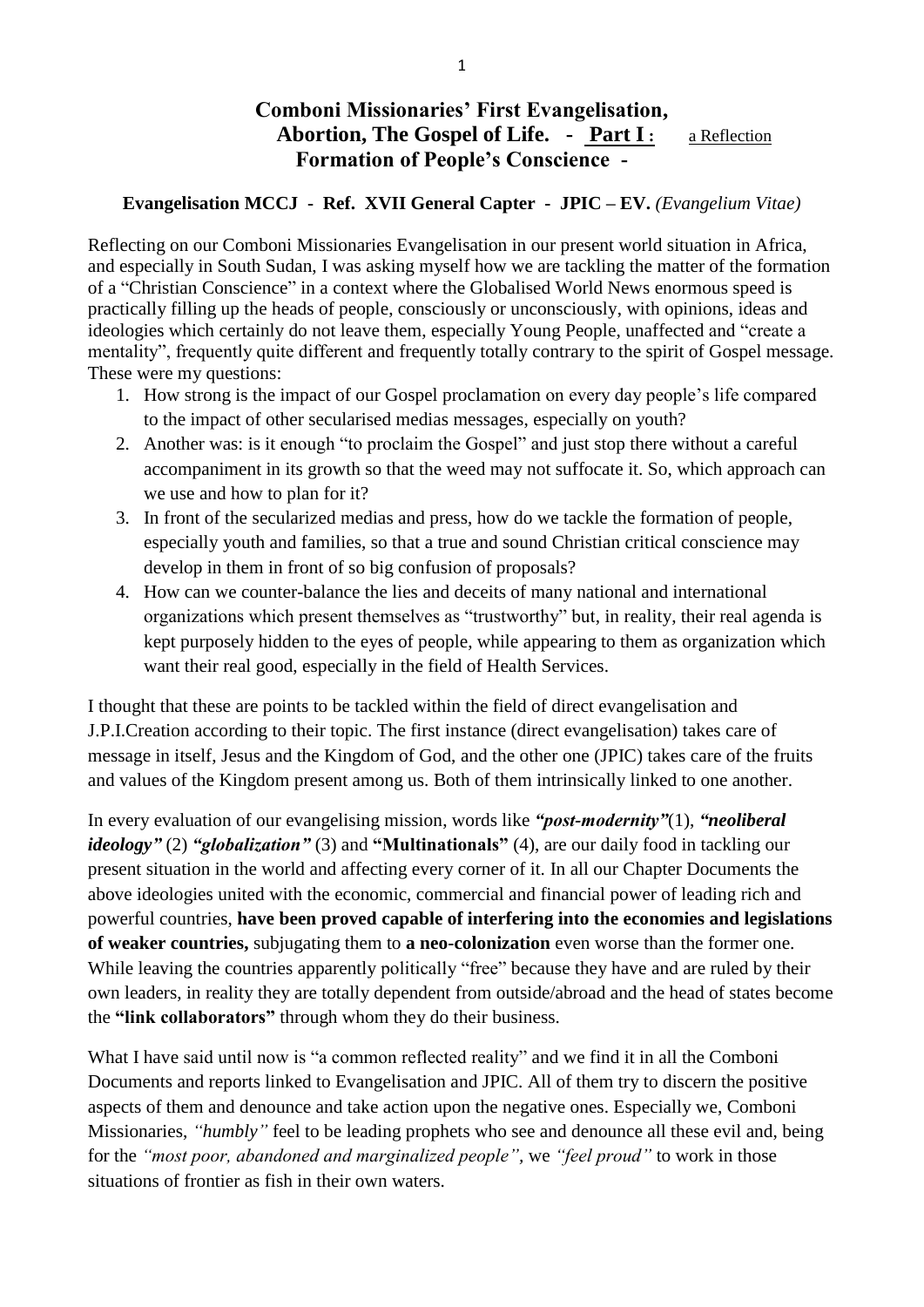# **A Glance to our Chapter Documents and Ratio Missionis**

While examining *"with a bit of Comboni pride"* all this situations *"where we are inserted",* I felt that there was still something not fitting and missing in the whole picture. *"We are into every possible visible life-abuse situation", yes,* but there is one less visible that we never mention and about which, I myself I would not be able to answer **"why ?"** though we all know that it exist and how terrible it is.

This is precisely **"the abuse of life and its killing before it comes to light",** that is the whole reality of **"inducted abortion".** Statistics say it is beyond one billion in the whole world, **a real hecatomb, a real massacre and a real holocaust much beyond Hitler and Auschwitz one.**

# **Our Evangelisation Priorities**

What do I mean with what I said above? I mean that in our Evangelising Priorities I have the impression that something is really missing and it should not be. **But why?** We probably are "not yet equipped" to deal with that in or First Evangelisation. It may be that what happens in the very first stage of life or a person "is not our Charism" but the charism of other institution. Is that we have developed our charism for "big events of grown up life", like slave trade, refugees, and all other evils situations of today to be denounced but not the massacre of the first stage of life?

Also our "campaigns": how much is our practical support pro-life campaigns organised by others? What percentage of us would feel directly involved? Are we Comboni Missionaries just bystanders in this regard? I have the real impression that, in general, we are.

Thus we (especially in South Sudan) leave the matter to "others" (except when we tackle the matter of HIV/AIDS) in our workshops. For the rest, it seems to me that we leave it to "Others". And who are this "others"? **They are precisely the people we are questioning in our documents like the Chapter Generals (the Chapter Acts), Evangelization, JPIC, Formation etc.**

It is precisely the "Formation of people and their consciences" to the "Gospel of Life", in particular Young People (who may be called to any type of vocation although, normally, to married life) and Married People (Families) in facing their concrete problems of marriage and procreation.

Certainly South Sudan is, being the newest born country in Africa, is also, together with the north, the one who suffered more the consequences of the war and of the Moslem pressure, thus hindering an harmonic Christian religious growth in the lived faith. Other countries like Uganda, Kenya etc. were certainly able to organize a more Christian professional help to them, having higher number of better prepared religious and lay people up to this very important task.

For us Comboni, it may also be true that "we ourselves" in a "conscious or unconscious ways" are affected by the same mentality we oppose in our documents, or we prefer to go along with it without really taking concrete action.

We Speak about *…….( JPIC No.7) Increasing poverty, uncontrolled urbanization, corruption, the international debt, the arms trade, the problem of refugees and displaced persons, demographic concerns and threats to the family, the spread of AIDS, the survival of the practice of slavery in some places, figure among the fundamental issues in Africa.*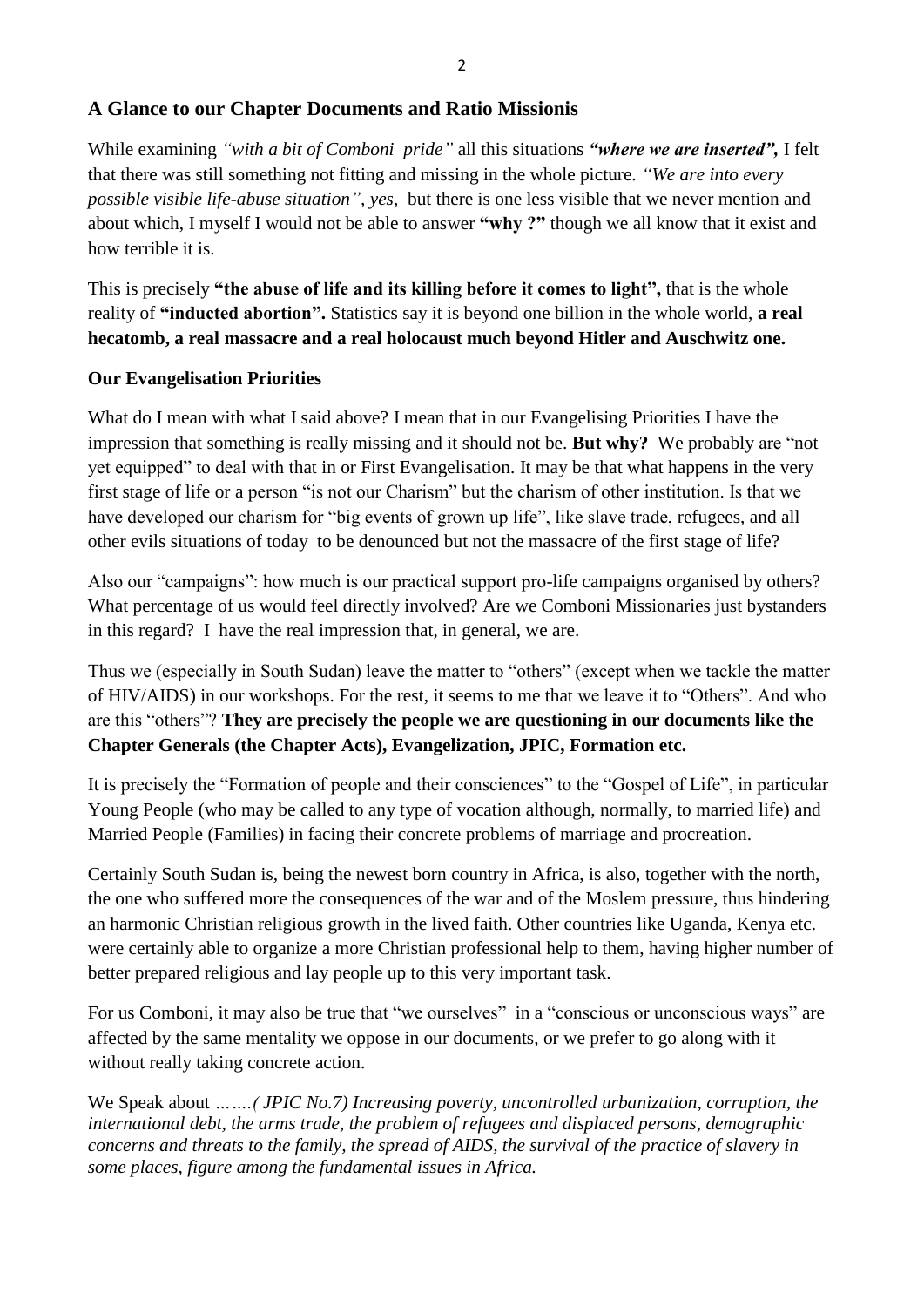And we can confirm that, *(JPIC no. 21)….In the Comboni missionary family we have a good tradition of this struggle for transformation.*

[http://www.comboni.org/contenuto/view/id/100875,](http://www.comboni.org/contenuto/view/id/100875) which reconfirm what is found practically in all our MCCJ (and CMS) documents. So, we feel quite at ease with it, it is our job. The other one, instead, it is not so clear.

Who, in the pastoral field, would openly tackle the *"condom mentality"* with people and youth? Who would tackle it without being labelled as "traditionalist and conservative", "backward" and "un-capable to understand and welcome modern methods". Then, the fear of remaining speechless in front of the well prepared arguments of the "opposition"?

Who would be so courageous to tackle it in a workshop where "pro-condom" health personnel, without a sign of doubts, present its unfailing benefits, especially in front of "merciful cases", infective sickness, above all in the HIV/AIDS? Treatement?.

Again, who else would have the courage to present the *"natural way of birth control",* like the **"Billing Natural Methods", "sex abstension"** before marriage and **"faithfulness"** in married life when the other artificial ones presented and forced in by all national and international **"Planned Parenthood" associations and federations** seem to be the quickest and most reliable ones. **Which argument would we put in favour of natural methods? The Catholic Church?** No way, that is the main target of IPPF, the greatest enemy. If you do it you must be really backward and an enemy of "freedom of human rights and progress." Will I, will you so have the courage of being labelled?

Then in truth, I suppose that with the speed medical and genetic issues develop, a good numbers of confreres (except those in the medical field and medical sisters), would not feel fit to tackle properly. This can hinder also the good will of doing it, especially if among the audience there are medical personnel of the opposite view. Then, by not having medically well prepared and sound "Christian Personnel, especially lay medical Christian personnel, we may give up, thus, leaving the task of forming people's consciences to "others", almost all of them affiliated and helped with funds from International Planned Parenthood Federation or similar national association or foundations.

# **The "Planned Parenthood" federations/association, national and international**

**What is in reality their own aim?** They have an *immediate goal* and a *long term one* to be implemented with scientific and professional methods, both in words and in planning.

Planned Parenthood (5) [http://www.stopp.org/index\\_printable.php](http://www.stopp.org/index_printable.php) takes its inspiration from and is linked to the **"eugenic"** movement / ideology, which word from the Greek "*eugenēs",* well born, = (eu- + *-genēs* = good + born).<http://dictionary.reference.com/browse/Eugenists%27> seeks to have better generations, better quality of life, a better situation in the world where also the population will not be out of control and so its resources. *But, behind the euphemisms, the crude truth is another which we will see later.*

**Their immediate aim** is to create in people, especially young people, a new mentality of freedom and relativism starting with sex, eg. **"the condom mentality",** have safe sex, feel free in your sexual life). Once you start with this, the rest will follow automatically and everything will possibly be acceptable and detached from every moral law (be it religious, human or traditional). So, if by unforeseen reasons, you have a pregnancy, no problem, *"a termination of gravidance"* is possible (that is "Abortion / killing of the foetus"). Then abortion for all other reasons until Euthanasia….

As Pope John Paul II says in "The Gospel of Life" no. 4, *"…but no less grave and disturbing is the fact that conscience itself, darkened as it were by such widespread conditioning, is finding it*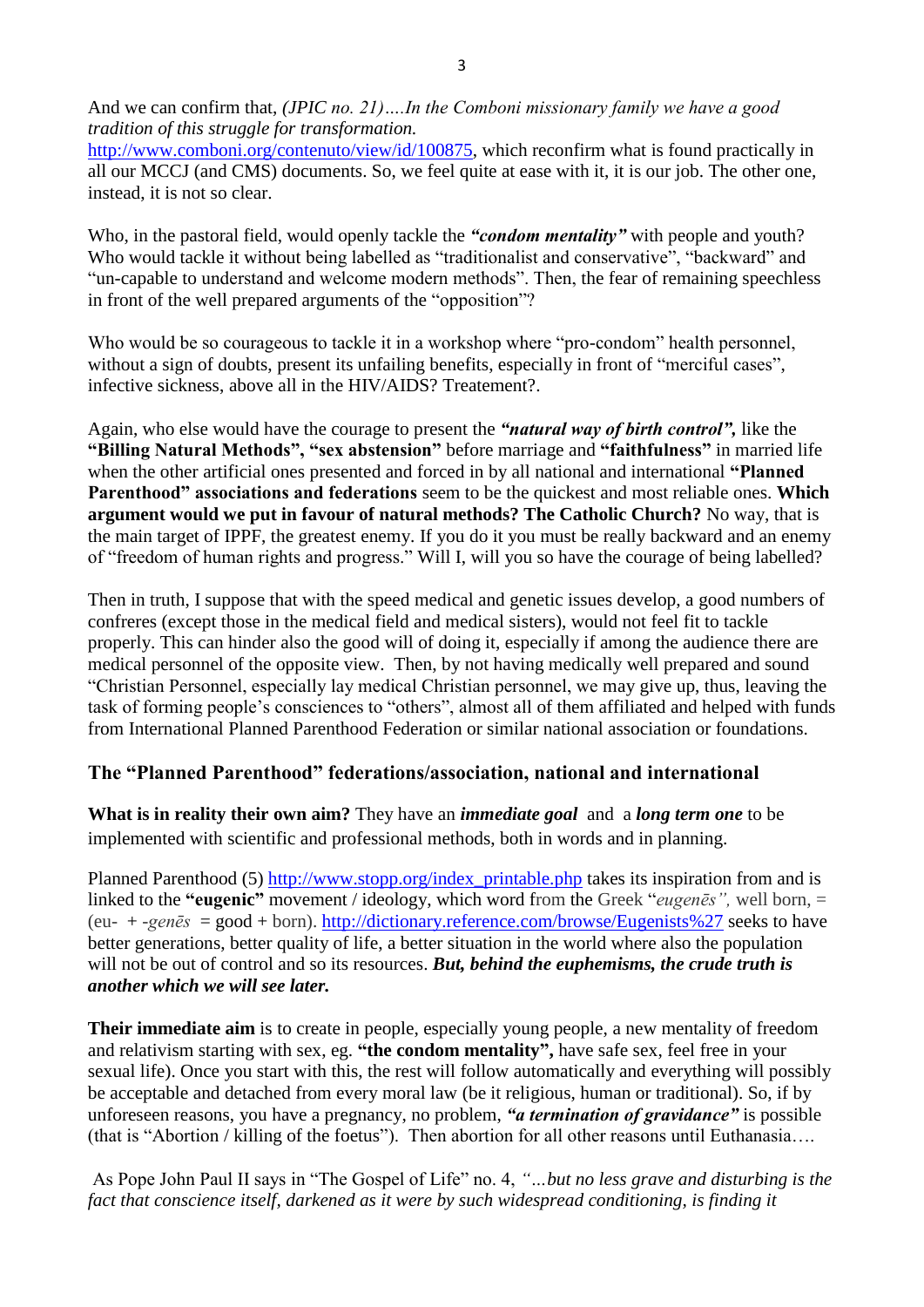*increasingly difficult to distinguish between good and evil in what concerns the basic value of human life."* (6)

**The long term aim,** instead, is clearly according to the **"eugenic"** mind: full scale **contraception**, with all means, with all artificial devices, with abortifacient pills, *abortion (7), population control*, *sterilization especially of races and people considered not fit (eg. mentally sick, poor people, and people at the margins of society)* to end with **"euthanasia",** in their euphemism, *"good/gentle death"*, in truth "assisted murder." This is totally the opposite of the Christian attitude. (8)

In fact, this is the reason of that **"eu",** *in Greek = Good*, which they put in front of everything. Their tactics is always to use **"euphemisms"**, that is, **"neutral terms", "alternative words"** in order to lead people into believing that what they offer is not only innocuous, but very positive, effective and safe. Never will they tell about possible side effects, lest they will induce doubts into the minds of sound people that there may be something wrong. In fact right and wrong should never be mentioned, should be removed all together from the minds of people, and therefore also God.

Again Pope John Paul II in "The Gospel of Life" no. 13 says *"…In order to facilitate the spread of abortion, enormous sums of money have been invested and continue to be invested in the production of pharmaceutical products which make it possible to kill the foetus in the mother's womb without recourse to medical assistance. On this point, scientific research itself seems to be almost exclusively preoccupied with developing products which are ever more simple and effective in suppressing life and which at the same time are capable of removing abortion from any kind of control or social responsibility."*(9)

So this people are the one who, with enormous amounts of money and fat donations from various foundation (10)<http://www.eurongos.org/Default.aspx?ID=1474>. IPPF, of course, is proud to publish the list of its clients (11)<http://woodseerclient.wordpress.com/category/ingos/>

They are supporting Government and other medical agencies all over the world, especially in third world countries. Africa is full of them and South Sudan as well. They will, then, organise and give free workshops to people and youth everywhere and lead them to believe in the goodness of their own "doctrines" and "policies" uncritically.

# **We Comboni Missionaries**

Coming back to us Comboni Missionaries, especially we of South Sudan, how would our "First Evangelisation" include the care of this formation of Leaders, People, Families and Youth?

Going through the Chapter Documents on Evangelisation I did not find any quotation or reference of our own which may suggest that this is "one very important issue" in the proclamation of the Gospel. Even the Encyclical Letter **"Evangelium Vitae"** of Pope John Paul II is never quoted on our documents, though I tried to check all through. *(If I am wrong, please correct me, and I will be very joyful to admit my short sight)*.

In no place of official Comboni Missionaries Documents there is a clear statement or encouragement to take positive action towards thi issue: does it mean that this is not part of our Comboni Prophetic Charism?. Even in the Ratio Missionis "we" never mentioned this issue, not even as acknowledgement *(I say "we" because I, myself, have never wrote anything about this issue until now).*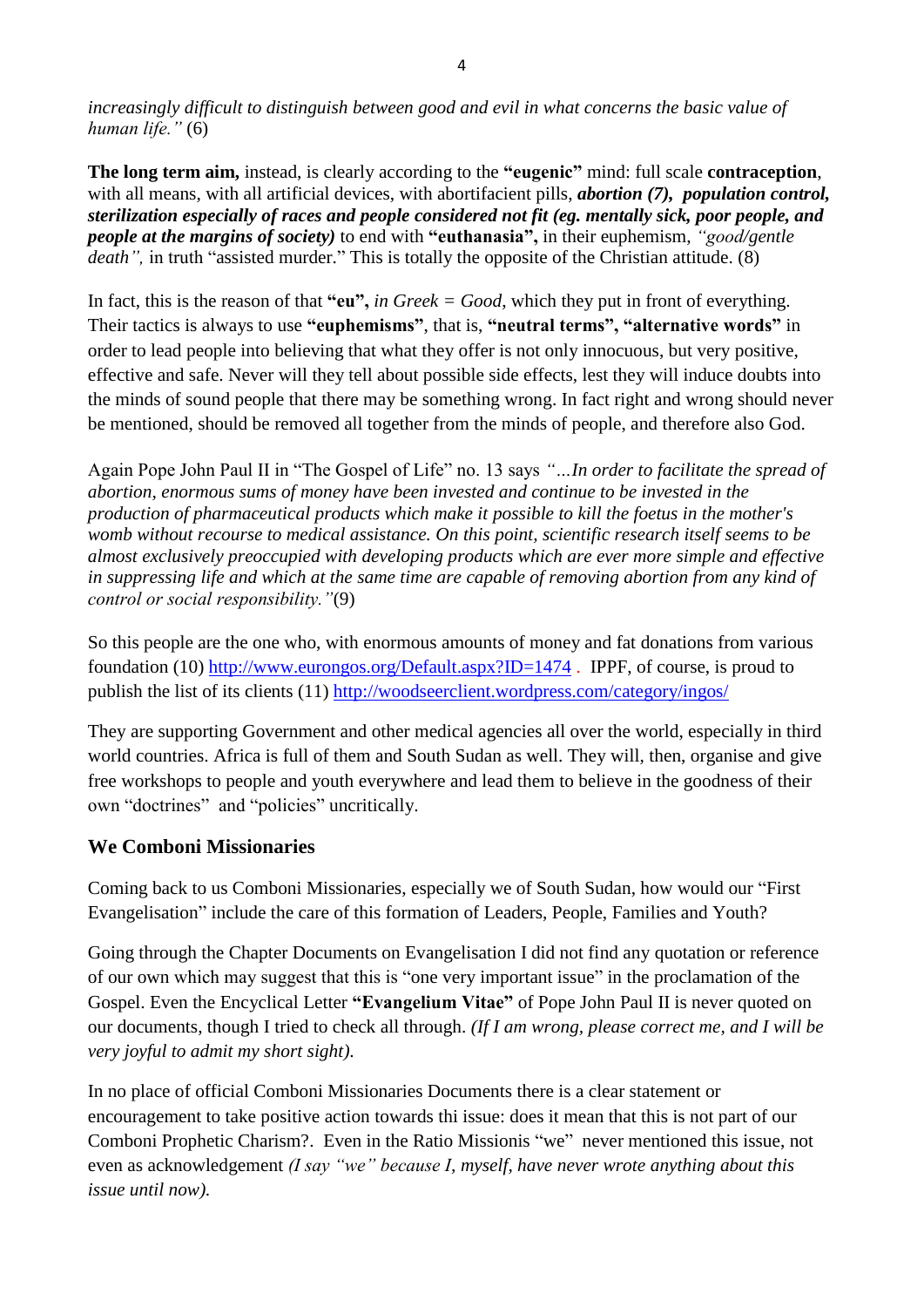As the l**etter to the members of the three Comboni Institutes on Justice/Peace and the Integrity of creation quotes:** *"The Synod for Africa offers a concrete application: 'If the proclamation of justice and peace is an integral part of the task of evangelization, it follows that the promotion of these values should also be a part of the pastoral program of each Christian community.' "*(12)

In fact it is among the *"Other Documents"* of JPIC that the only reference to the Encyclical Letter of Pope John Paul II is found and that is in the presentation of Dr R. L. Walley of Matercare, when he says: *"MCI aims to be a prophetic witness by reflecting on the Gospel values of Life and Love as presented to us in the late Holy Father's Encyclical, Evangelium Vitae, and most recently in the present Holy Father's first Encyclical Deus Caritas Est."* <http://www.comboni.org/contenuto/view/id/101941>

So, being aware of this big gap in our *"prophetic role",* how can we possibly be *"inspired anew by Comboni's passion for the regeneration and transformation of (Africa) and of the world"* (13) without taking up seriously also this challenge, which as Pope John Paul II prophetically tells us that, together with the old ways of undermining life we are already used to face, this is a new tragedy of our world challenging each one of us (14) and it affects, in particular, the places where we Combonis are the proclaiming the Good News of Life of Jesus (15). Induced abortion are over one Billion world-wide, of which 400.millions only in China: are these figures just cold numbers? (16). Are they not the voice of God telling us now "I heard the cry of my unborn Children"….. Go yourself to Pharaoh!......(17).

**KATTOLICO.it** offers to web readers the **possibility of downloading a well known video of an abortion, thank to Dr. Nicolini.** Pro-abortion lobbies and the so-called "progressive world" denounced the film also on legal ground for very obvious reasons: **it was revealing the crude truth** behind their linguistic euphemism. **The video occupies 32 megabytes and lasts 18 minutes.** If you are interested just click on this link. At the bottom of it you will find further instructions. <http://www.kattoliko.it/leggendanera/modules.php?name=Urlosilenzioso>

## **Evangelium Vitae**

**The Encyclical letter of Pope John Paul II, Evangelium Vitae,** (The Gospel of Life) is really prophetic in our present society. The acute perception of evil threats to human life, already praxis at the time he wrote it, has developed so seriously bad that, when a person tries to look honestly, without prejudice and with clear light into it, finds himself lost in dismay, utterly shocked. The same way people were shocked in front of the tragic reality and the macabre scenery unfolding in front of their eyes in the concentration camps of Auschwitz and others. This is specifically the tragic reality of "Abortion" when you look into it.

The so vast network of abortion societies and clinics can rightly be compared to a huge and monstrous Pacific Ocean Octopus ( Piovra ) whose tentacles have reached and caught every human aspect of life, strangling it, thus, leaving no hope for survival. Even more threatening is the fact that a huge number of people whose life is threatened by its deadly grasps seem non to realise the gravity of their situation and even enjoy and cooperate enthusiastically with this monster, which seems to have given them new freedom and made them discover their rights kept hidden along the past millenniums of history.

# **Looking at the Future with Hope**

Luckily, as the Encyclical Evangeliun Vitae "The Gospel of Life" says: *"There are still many married couples who, with a generous sense of responsibility, are ready to accept children as "the*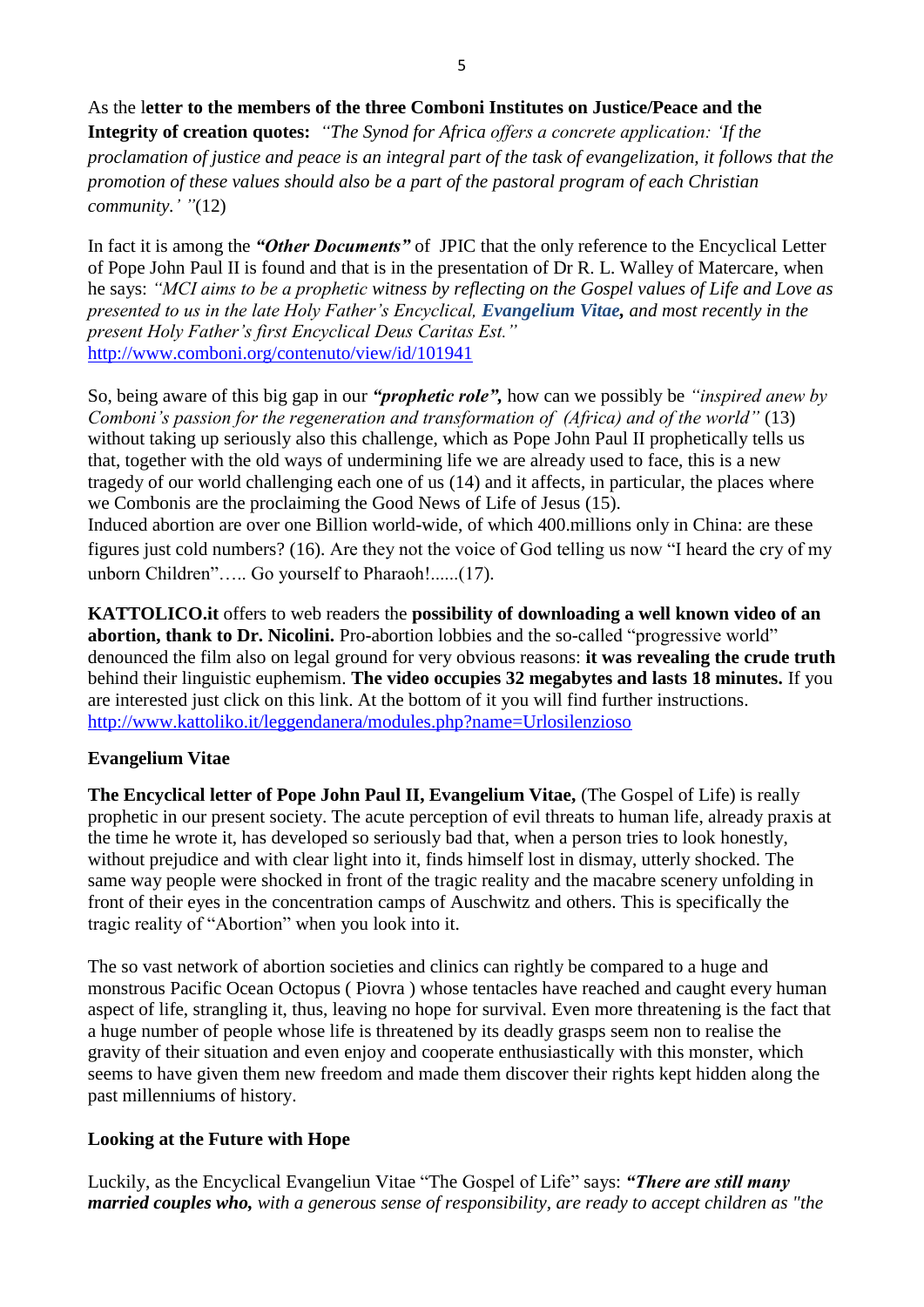*supreme gift of marriage", Nor is there a lack of families which, over and above their everyday service to life, are willing to accept abandoned children, boys and girls and teenagers in difficulty, handicapped persons, elderly men and women who have been left alone. Many centres in support of life, or similar institutions, are sponsored by individuals and groups which, with admirable dedication and sacrifice, offer moral and material support to mothers who are in difficulty and are tempted to have recourse to abortion. Increasingly, there are appearing in many places groups of volunteers prepared to offer hospitality to persons without a family, who find themselves in conditions of particular distress or who need a supportive environment to help them to overcome destructive habits and discover anew the meaning of life.*

*Medical science, thanks to the committed efforts of researchers and practitioners, continues in its efforts to discover ever more effective remedies: treatments which were once inconceivable but which now offer much promise for the future are today being developed for the unborn, the suffering and those in an acute or terminal stage of sickness."* (18).

This is precisely **the work of "liberation"** God is doing in the middle of a culture of death. The above mentioned people are the new "Moses", *"the meekest and most humble person on earth"* (Numbers 12:3), led by true hope (19) in the most powerful God present among his people in Jesus his beloved Son. They, like Moses, will be able to free humanity from that monstrous Pacific Ocean Octopus ( Piovra ).

The hope which led St Josephine Bakhita in her life story (20) and the first Christians of the Roman Church under a Roman empire without God will be the one leading humanity to salvation (21), because God is Love (22) and no power of darkness will overcome it. Then the Encyclical EV. ends with a prayer to Mary, entrusting all this "disturbing reality" to her, but especially, all the hopes of people who, like her, have said yes to God and to life and look at her, as their mother, for inspiration and intercession. Not just an *(eu-logic)* end with a pious prayer of good wish, but a bold profession of faith in her motherly powerful intercession to God as the "New Eve" chosen by God.

## **Questions**

- We Comboni Missionaries MCCJ and CMS are involved in Health Care through our hospitals or Diocesan Church Hospitals: how can these confreres and sister be of help and support to our confreres, priests, brothers, sisters and lay people involved in pastoral work so that the Gospel "of life" may be proclaimed to youth, people and mothers in a truthful way ?
- As "Missionaries" we normally refer to the missionary documents of the church: Ad Gentes, Evangelii Nuntiandi, Catechesi Tradendae, Redemptoris Missio. Together with the R.C.I.A., the New Catechism and the Social teaching of the Church, and continental Synods, I really think that the recent encyclicals, especially "Evangelium Vitae", should be an integral part of our missionary reflection as a Church "prophetic" sign-post in evangelisation, without which we may lose the wider church prophetic bond and, at time, to refer only to "our own prophetism" in "First Evangelization".
- About abortion, can we just say: "let us leave it to other congregations", it's not into our charism?
- For South Sudan: how can we better develop a catechesis which takes into consideration this important and uneasy issue? Can we really say we are evangelizing if we allow the "weed" to be spread/sown first without us taking any better action to enlighten the minds and assuring the hearts of people in the truth about life, before and after it is conceived and to find the right "cultural terms" to tackle the issue and to accompany families on their journey, until the final stage of life ?
- How could topics as Natural Family Planning be developed, how to make people, and especially youth and women and families, aware of the dangers of entering into the "contraceptive mentality", which almost always will end up with abortion, and to care for good legislation on life's matters.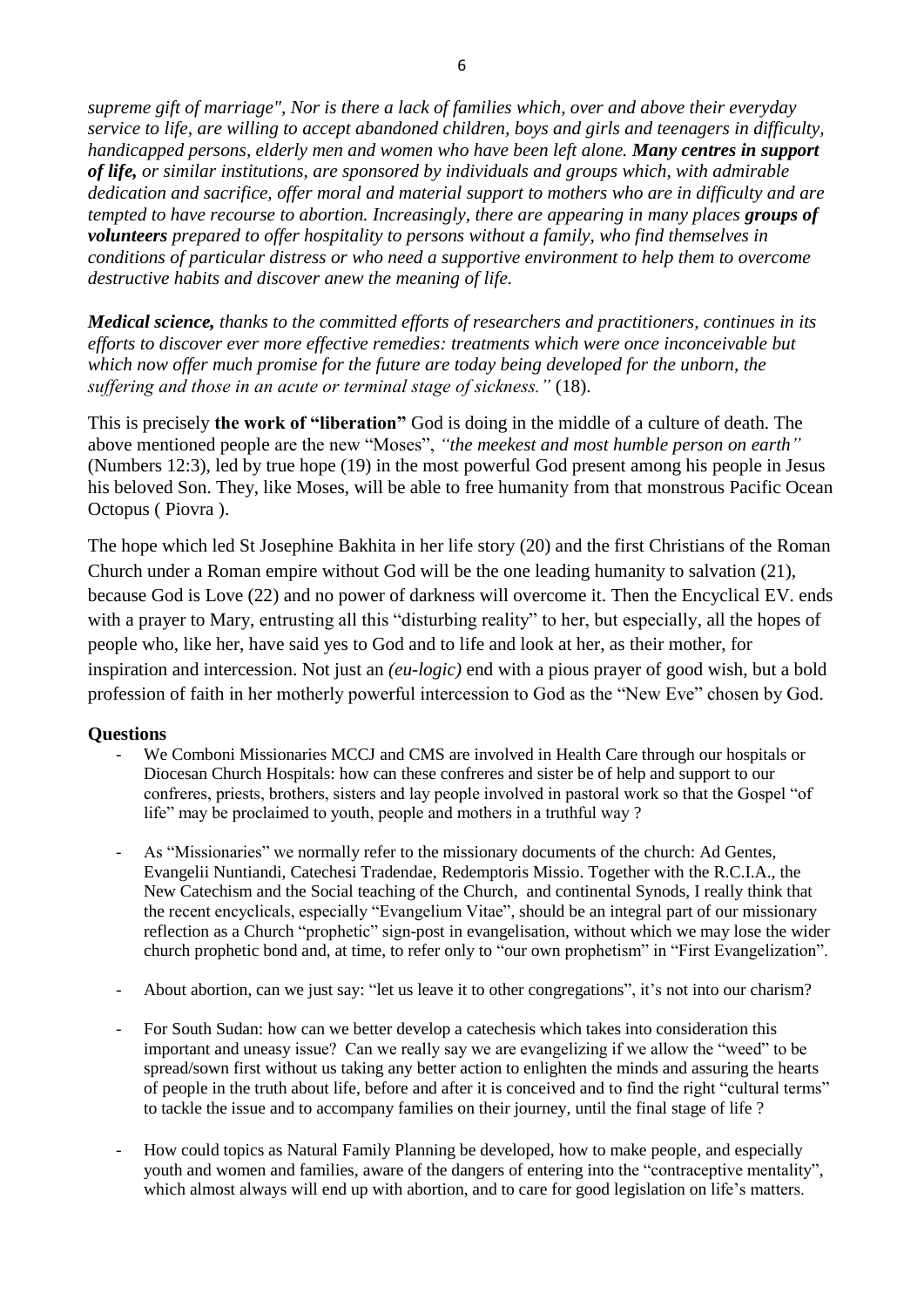- How to point out the evil and make people alert about asking for delicate pre-natal services in proartificial birth control and abortion NGOs and health institution ?
- Finally, I am sure that other MCCJ provinces (especially Uganda, Kenya, Ethiopia and Sudan (North) have done a long journey also in this issue: how can they share the positive results of their better planned evangelization of the family and of Youth on this issue? (Wau and Mapuordit in South Sudan may also help to enlighten the topic).

#### **Conclusion:**

This article is not certainly exhausting the topic presented, but its intention is to share the concern and create a wider sharing of opinions on the validity or not of the topic and a deeper inclusion of such a reflection in our Comboni Missionary Evangelisation in relation to JPIC.

## **Thanks to you for your attention.**

#### **Next topic:**

# *The Eugenists and the consequences of their thought and praxis.*

#### **Quotations:**

- (1) **Postmodernity** (also spelled **post-modernity** or termed the **postmodern condition**) is generally used to describe the economic or cultural state or condition of society which is said to exist *after* [modernity.](http://en.wikipedia.org/wiki/Modernity) Some school of thought hold that modernity ended in the late 20th century, in the 1980s or early 1990s<sup>[\[1\]](http://en.wikipedia.org/wiki/Postmodernity#cite_note-1)</sup> replaced by postmodernity, while others would extend modernity to cover the developments denoted by postmodernity, while some believe that modernity ended after World War II. <http://en.wikipedia.org/wiki/Postmodernity>
- (2) The [term neoliberal](http://en.wikipedia.org/wiki/Neoliberalism#Terminology) is now used mainly by those who are critical of legislative market reforms such as free trade, deregulation, privatization, and reducing government control of the economy. <http://en.wikipedia.org/wiki/Neoliberalism>
- (3) The term globalization has been in increasing use since the mid-1980s and especially since the mid-1990s.<sup>[\[6\]](http://en.wikipedia.org/wiki/Globalization#cite_note-6)</sup> In 2000, the [International Monetary Fund](http://en.wikipedia.org/wiki/International_Monetary_Fund) (IMF) identified four basic aspects of globalization: [trade](http://en.wikipedia.org/wiki/Trade) and [transactions,](http://en.wikipedia.org/wiki/Financial_transaction) [capital](http://en.wikipedia.org/wiki/Capital_(economics)) and [investment](http://en.wikipedia.org/wiki/Investment) movements, [migration](http://en.wikipedia.org/wiki/Human_migration) and movement of people and the dissemination of [knowledge.](http://en.wikipedia.org/wiki/Knowledge)<sup>[\[7\]](http://en.wikipedia.org/wiki/Globalization#cite_note-12th_April_2000:_IMF_Publications-7)</sup> Further, environmental challenges such as [climate change,](http://en.wikipedia.org/wiki/Climate_change) cross-boundary water and air [pollution,](http://en.wikipedia.org/wiki/Pollution) and [over-fishing](http://en.wikipedia.org/wiki/Over-fishing) of the ocean are linked with globalization.<sup>[\[8\]](http://en.wikipedia.org/wiki/Globalization#cite_note-Bridges2002-8)</sup> Globalizing processes affect and are affected by [business](http://en.wikipedia.org/wiki/Business) and [work](http://en.wikipedia.org/wiki/Labor_(economics)) organization, [economics,](http://en.wikipedia.org/wiki/Economics) [socio](http://en.wikipedia.org/wiki/Society)[-cultural](http://en.wikipedia.org/wiki/Cultural) resources, and the [natural](http://en.wikipedia.org/wiki/Natural_environment)  [environment.](http://en.wikipedia.org/wiki/Natural_environment) <http://en.wikipedia.org/wiki/Globalization>
- (4) A **multinational corporation** (**MNC**) or **multinational enterprise** (**MNE**) [\[1\]](http://en.wikipedia.org/wiki/Multinational_corporation#cite_note-pitelis-1) is a [corporation](http://en.wikipedia.org/wiki/Corporation) that is registered in more than one country or that has operations in more than one country. It is a large corporation which both produces and sells goods or services in various countries.[\[2\]](http://en.wikipedia.org/wiki/Multinational_corporation#cite_note-2) It can also be referred to as an **international corporation**. They play an important role in [globalization.](http://en.wikipedia.org/wiki/Globalization) [http://en.wikipedia.org/wiki/Multinational\\_corporation](http://en.wikipedia.org/wiki/Multinational_corporation) [http://en.wikipedia.org/wiki/List\\_of\\_multinational\\_corporations](http://en.wikipedia.org/wiki/List_of_multinational_corporations)
- (5) [http://www.stopp.org/index\\_printable.php](http://www.stopp.org/index_printable.php) (PP targeting Latino teens audience)
- (6) EV (Evangelium Vitae) no. 4
- (7) [http://www.parrocchie.it/correggio/ascensione/pianificazione\\_mondiale.htm](http://www.parrocchie.it/correggio/ascensione/pianificazione_mondiale.htm) (Rockefeller, H.Kissinger, IPPF etc.)
- (8) SP (Spe Salvi) no. 38. "The true measure of humanity is essentially determined in relationship to suffering and to the sufferer. This holds true both for the individual and for society. A society unable to accept its suffering members and incapable of helping to share their suffering and to bear it inwardly through "com-passion" is a cruel and inhuman society…... The Latin word *con-solatio,* "consolation", expresses this beautifully. It suggests *being with* the other in his solitude, so that it ceases to be solitude."
- (9) EV (Evangelium Vitae) no. 13
- (10)<http://www.eurongos.org/Default.aspx?ID=1474>(Euro NGOs for Sexual and Reproductive….)
- (11)<http://woodseerclient.wordpress.com/category/ingos/>(IPPF and Clients)
- (12)Letter to the members of the three Comboni Institutes on Justice/Peace and the Integrity of creation.
- (13)Ibid.
- (14)EV (Evangelium Vitae) no.29
- (15)<http://www.kattoliko.it/leggendanera/modules.php?name=News&file=article&sid=565> (Rino Cammilleri) Contro la Fertilita': I paesi in questione erano l'India, il Bangladesh, il Pakistan, la Nigeria, il Messico, le Filippine, la Thailandia, la Turchia, l'Etiopia, la Colombia e il Brasile.